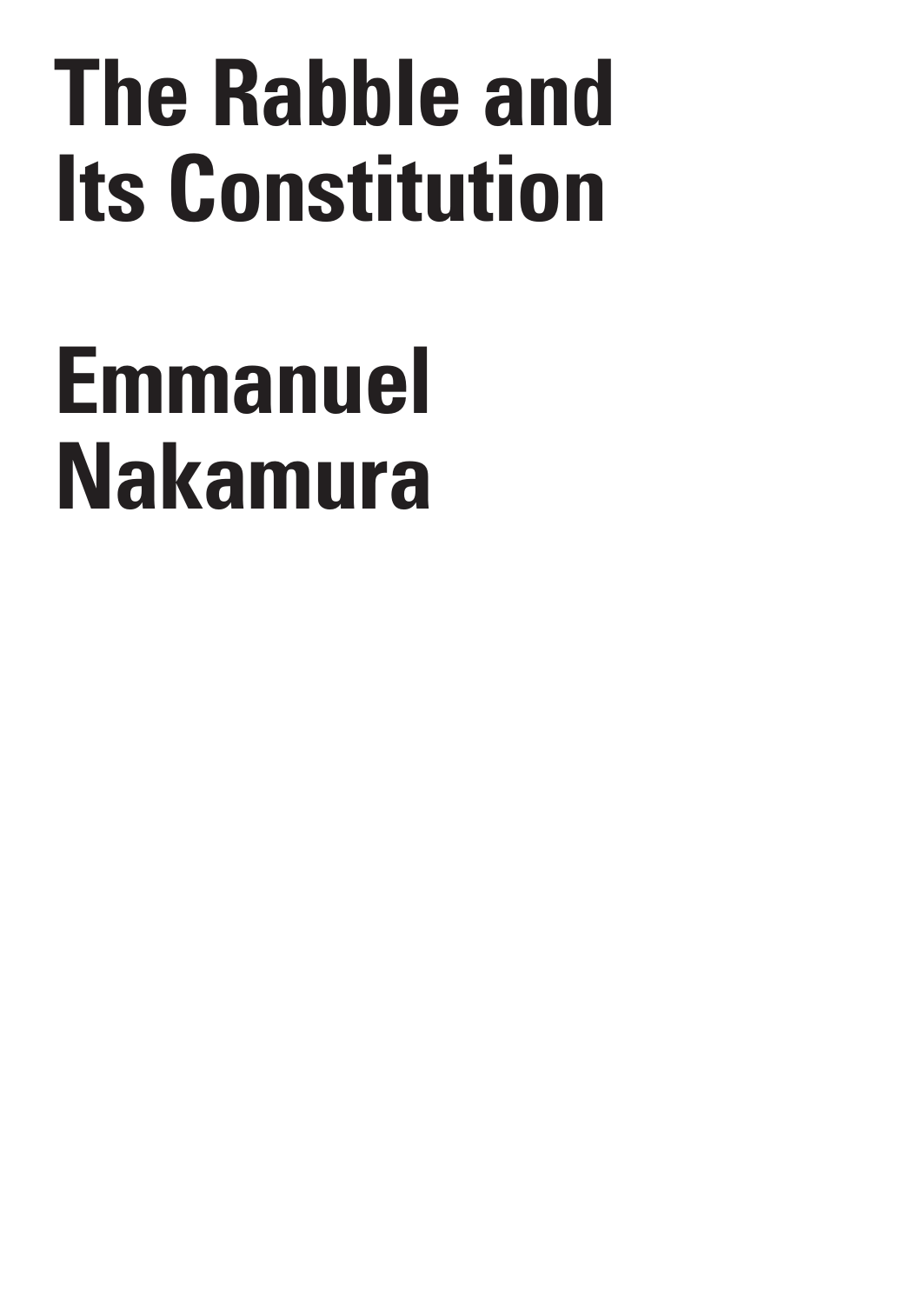**Abstract:** Nowadays we are looking with increasing concern at the phenomenon of the new populism. The aim of my article is to find in Hegel's consideration of the rabble elements for a characterization of the new populism. According to Hegel, the creation of the rabble is the result of the antagonistic dynamics of a liberalized market economy. The transition of civil society into the state lean on the precarious basis of political disposition, which emerges from the particular welfare legally recognized by the double mediation of the political between social institutions and political representation. But the rabble is not organized in the particular circles of the institutions of civil society, which has negative consequences for the rule of law.

**Keywords:** Hegel; Philosophy of Right; rabble; populism; political representation; social institution; social rights.

### **Hegel, the social question and the emergence of the rabble**

For Hegel, the founding principle of modernity is the "right of *subjective freedom*".1 Individual freedom is based on the separation between civil society and state. In the civil society, the individual is free to seek to satisfy his own needs and interests. Although the particular and communitarian elements present themselves in two separate spheres – civil society and the state –, it is possible to affirm that in the civil society the communitarian element is also present in three forms: (1) the principle of subjective freedom – which emerged *historically* through Christianity;<sup>2</sup> (2) the right of particularity  $-$  as an "universally valid" character, in the sense that the pursuit of rights guides the "mode of conduct" of seeking a particular satisfaction;<sup>3</sup> and (3) the actualization of a selfish end – conditioned by a social-community space where market relations are developed.4 – Therefore, in Hegel's US-American reception

2 GW 20, § 482 A.

C R I T I  $\Omega$ U E / Volume 8

C R I S I S &

<sup>1</sup> GW 14,1, § 124 A. I'm quoting Hegel's and Marx's writings from their critical editions, respectively with the abbreviation *GW* and *MEGA,* with the indication of the volume, page or paragraph and eventually the abbreviation *A* for Annotation (*Anmerkung*). For Hegel's *Elements of the Philosophy of Right*, I use the translation of H. B. Nisbet (Cambridge: Cambridge University of Press, 2012). Other quotations are my own translations.

<sup>3</sup> GW 14,1, § 258 A. "The fact that the habits of the right serve the realization of self-conscious and social freedom implies a particular challenge for their formation and it creates another source of their ongoing reshaping: The subjects of these habits, as self-conscious subjects, can distance themselves from these habits in critical reflection and possibly also form reflexive mechanisms – institutions of their critique, modification and regulation." (Khurana 2017, p. 496)

<sup>4</sup> GW 14,1, § 183. "The modern economy is one of the forms in which this subjective freedom finds expression." (Herzog 2013, p. 60) Schmidt am Busch (2011, p. 195) characterizes the market economy as a kind of institutionalization of the recognition of personal respect. Although markets are not "norm-free systems," it seems for me inappropriate – as Zurn (2016, p. 301) has considered – to define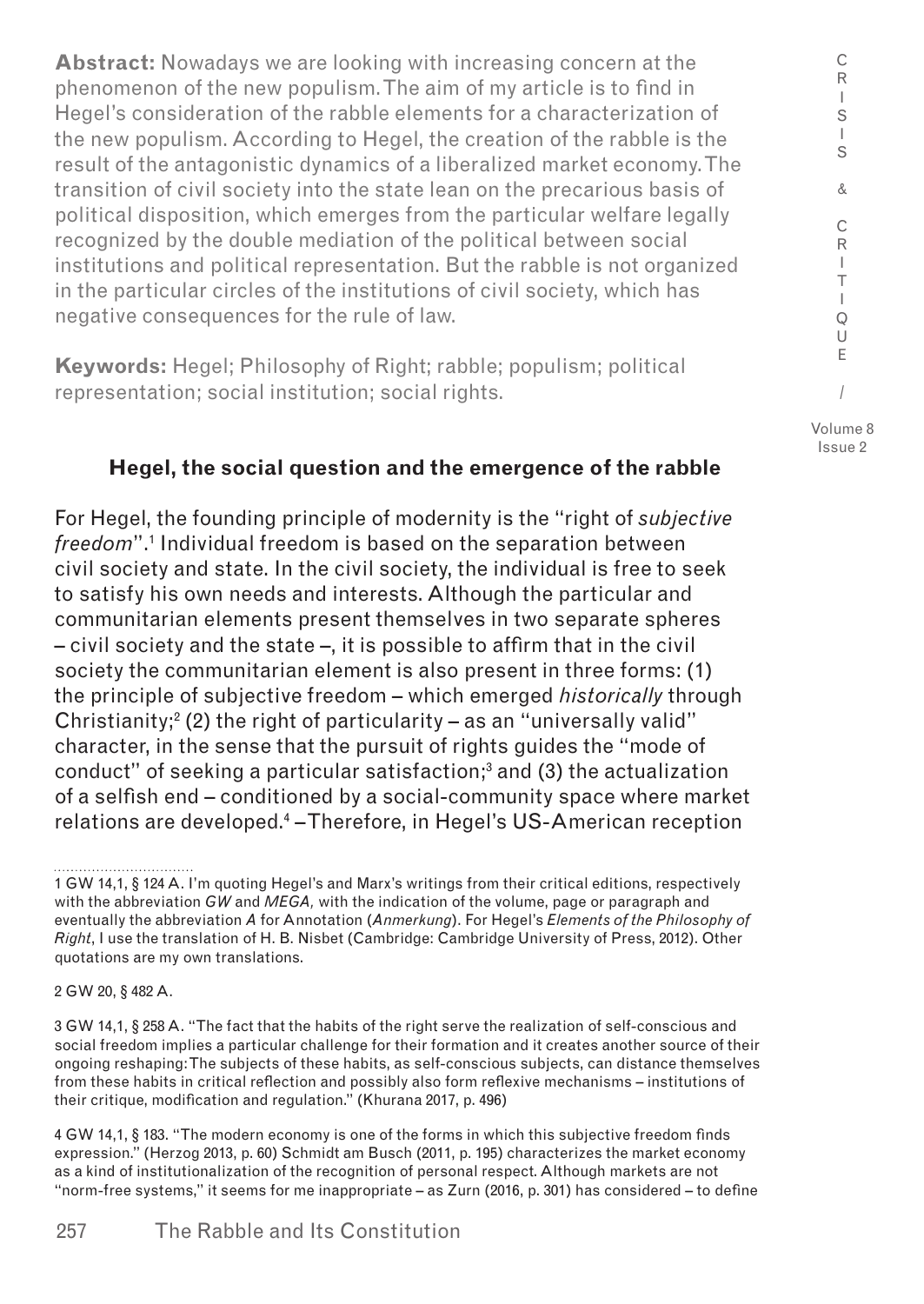the definition of *social freedom* was created in a sense that individual freedoms can only be achieved socially, i.e. through participation in social institutions.<sup>5</sup>

Hegel characterizes the market dynamics as a "system of needs" mediated by work.<sup>6</sup> In the market system, each individual gives out his commodity, the result of his own work, with the aim of acquiring another commodity and, with that, to satisfy his own need.7 Each individual, by alienating the product of his work and seeking to satisfy his "*subjective selfishness*" through exchange, contributes to the satisfaction of the needs of other individuals. The satisfaction of a particular need is mediated by a communitarian element: It is the result of "dependence and reciprocity of work and the satisfaction of needs".8 If, on the one hand, the social division of labor allows the differentiation and multiplication of needs and means of work, on the other hand it makes the work of the individual increasingly simple and mechanical, "so that the human being is eventually able to step aside and let a *machine* take his place."9 Work is the universal means to acquire a part of the social wealth, but the social organization of production itself subtracts from individuals the natural means of acquiring social wealth.<sup>10</sup>

This contradiction shows that the market dynamics offers both the mere "possibility" of participation in social wealth $11$  and the risk of reducing individuals to poverty.12 On the one hand, a liberalized market universalizes the "association of human beings" and increases the "*accumulation of wealth*", but, on the other hand, it also increases "the

6 GW 14,1, § 188.

7 GW 14,1, § 192.

9 GW 14,1, § 198.

10 GW 14,1, § 241.

11 GW 14,1, § 230.

12 GW 14,1, § 241.

them solely by the "moral criteria of social cooperation." Although the common interest presents itself as the result of individual actions, it is not the motive that moves individuals: "The general interest is precisely the generality of the self-seeking interest." (MEGA II,1.1, p. 168) As the social space of expression of subjective freedom and recognition of personal respect, the modern market is guided primarily by the norm principle of subjective particularity.

<sup>5 &</sup>quot;[…] this conception of freedom is particularly difficult to grasp, in part because it is both a freedom that individuals achieve through certain ways of participating in their social institutions and a freedom that can be predicated of those institutions themselves, insofar as they are rational." (Neuhouser 2000, p. 5–6.)

<sup>8</sup> GW 14,1, § 199. "Markets thus take over a task of coordination which could never be accomplished by an individual human being or a government, as 'no human wisdom or knowledge could ever be sufficient' for it. Individuals only need to make judgments about their local situation [...]". (Herzog 2013, p. 32)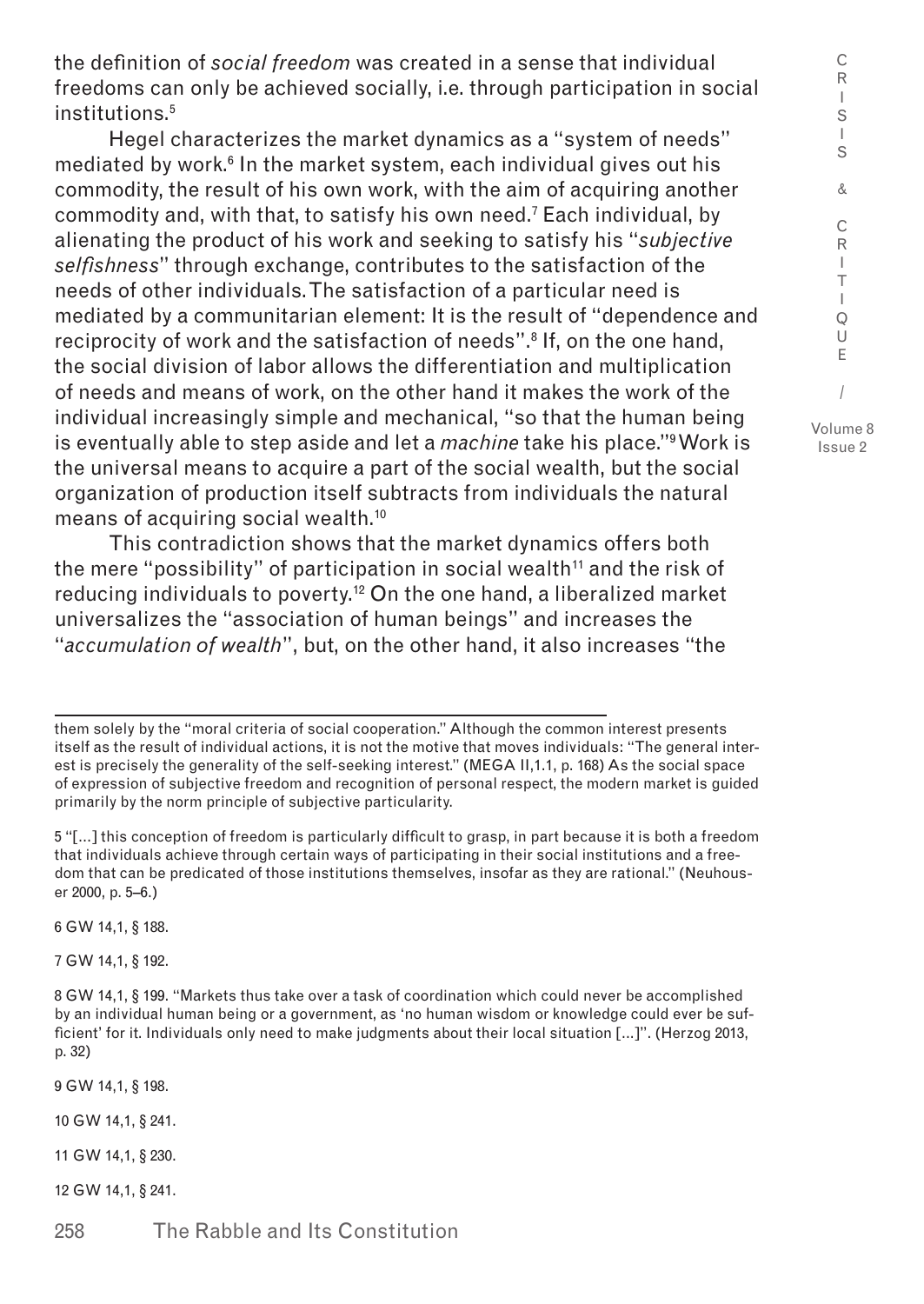*isolation* and the *limitation* of particular work", as well as "the *dependence* and *want* of the class which is tied to such work".13 This "large mass of people" – when it falls "below the level of a certain standard of living"14 – becomes unable "to feel and to enjoy the wider freedoms, and particularly the spiritual advantages, of civil society."15 The "rabble" (*Pöbel*) is characterized by the loss of "feeling of right, integrity and honor which comes from supporting itself by one's own activity and work".16

#### **The double mediation of the political**

The division of labor creates "*particular systems* of needs" with their own forms of life and social institutions.17 The member of a social institution develops a "*selfish* end" that "expresses itself at the same time as a universal end". (1) "*Selfish*" because it concerns the defense of interests and a particular form of life of the social institution of which the individual is a member. (2) "*Universal*" because the interest collectively formed inside the social institutions is "wholly *concrete*", and has no wider scope than the end inherent in the trade which is the social institution's proper business and interest.<sup>18</sup> By giving a formative and socially shared character to the individual practice, the social institution elevates it to a "conscious activity for a common end", providing another basis for action beyond mere contingent individual opinion or static preferences observed by economists.<sup>19</sup>

14 GW 14,1, § 244.

15 GW 14,1, § 243.

16 GW 14,1, § 244. "[…] once men are reduced in this way materially and spiritually they lose their sense of self-respect and their identification with the whole community, they cease really to be integrated into it and become a 'rabble' (Pöbel)." (Taylor 2006, p. 436)

17 GW 14,1, § 201. According to Jaeggi (2018, p. 40 and p. 16), forms of life grasp "attitudes and habitualized modes of conduct with a *normative character* that concern the *collective conduct of life*". Although they are "neither strictly codified nor institutionally binding", they are "always politically instituted from the outset and depend on public institutions."

18 GW 14,1, § 251. "For instituted subjects, institutions are quasi things that furnish the world in which they move: they are there, seemingly eternal, apparent because presupposed by the everyday behaviors for which they provide a horizon of meaning […]". (Kervégan 2018, p. 338)

19 GW 14,1, § 254. "Only by adopting institutionally bound behaviour can the identity of actors be established, even in terms of self-identification. Moreover, it is recognition that establishes the social ontology of identity." (Herrmann-Pillath; Boldyrev 2014, p. 101) According to Herzog (2015, p. 155), Hegel makes the individual preferences and identities, formed within social institutions, the "explicit object of theorizing", and this is "a very different process of how general patterns of behaviour are brought into the market than the ones observed by economists. It does not arise as a consequence of how people's static preferences interact, but concerns the formation of these very preferences".

I S & C R I T I  $\Omega$ U E / Volume 8

Issue 2

C R I S

<sup>13</sup> GW 14,1, § 243. "Accumulation of wealth at one pole is, therefore, at the same time accumulation of misery, agony of toil, slavery, ignorance, brutality, mental degradation, at the opposite pole, i.e., on the side of the class that produces its own product in the form of capital." (MEGA II,9: p. 559)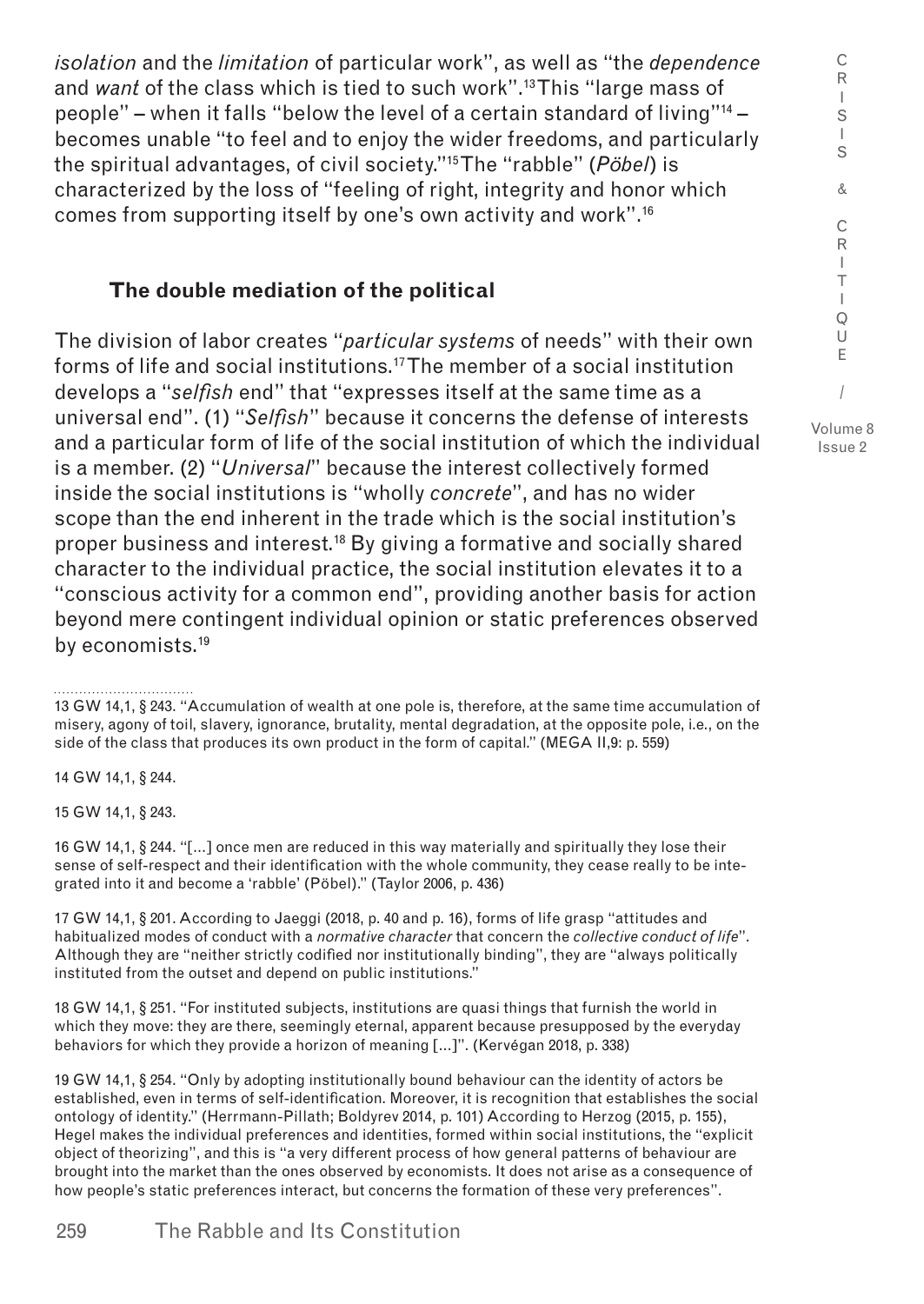A civil society divided into social institutions possesses an antidote against the emergence of the rabble.<sup>20</sup> This occurs because social institutions reorganize the ethical body of the civil society, creating the following positive dynamics: (1) by conditioning a moral behavior, created by the free interaction of its members, the social institution limits the exercise of market power; $21$  (2) it institutionalizes particular forms of social identity and recognition, e.g. the recognition of a professional activity; $22$  (3) because each social institution forms a collective with definitely purposes, civil society is organized and anchored according to collectively formed particular interests; (4) the social institution promotes a "structure of distributed cognition";<sup>23</sup> (5) the connection with a particular form of life, in which the members of the social institution meet and recognize each other mutually as equals, leads to a stabilization of consumer behavior; $24$  (6) in social institutions a "principle of sociability and solidarity" is concretely developed by presenting themselves as an "antidote to the atomised individualism of a competitive commercial society" and counteracting the "external-negative results of purely private economic activities";<sup>25</sup> (7) every social institution is thus a "moral self-governing body in civil society."<sup>26</sup>

20 "In short, Hegel saw corporations inside his system of ethical life structured in such a way that people are protected from becoming rabble, commoners, or a mob which Hegel termed *Pöbel*." (Klikauer 2016, p. 21)

21 "[...] *social freedom* means the completion of individual freedom in the context of particular communities which provide the institutional and material conditions to express personal and moral freedom". (Herrmann-Pillath; Boldyrev 2014, p. 157) At this point, it seems to me superfluous to fall back on Adam Smith's idea of an impartial spectator and inner judge in order to build a bridge between abstract morality and ethical convictions, as if Hegel could only manage this "by positing the formation of ethics or ethical habits as a transformational process in which external expectations of behavior become relatively stable automatisms." (Honneth 2018, p. 209)

22 "What is recognized in these social roles is the ability to contribute something useful to the social whole, but also the particular abilities of individuals; the recognition also comprises, in a sense, their decision to chose this kind of profession, and hence their free will." (Herzog 2013, p. 78)

23 Herrmann-Pillath; Boldyrev 2014, p. 165. A civil society that is not organized in social institutions – i.e. that is "split up into individual atomic units" (cf. GW 14,1, § 308) – is exposed to problems such as populism. It is no accident that this one is treated as a "cognitive problem": "Its supporters are supposed to be people who demand 'simple solutions' because they do not understand the necessarily complex solutions that are so indefatigably and successfully delivered by the tried and tested forces of internationalism". (Streeck 2017, p. 392) The polarization between "ordinary people" and an "economically powerful", "culturally arrogant" cosmopolitan elite, thematized by Streeck, considers only a superficial aspect of the problem. Because it is not enough – like the "new protectionists" (or populists) want – to return politics to the "ordinary people." Rather, individuals must once again be able to form their own particular interests in independent social institutions.

24 GW 14,1, § 253 A. "One function of Hegel's corporation is to stabilize the consumption behavior of its members. In Hegel's view, the fulfillment of this function is important, among other things, because it opens up the possibility that the members of a corporation meet and recognize each other as equals in a consumptive sense as well." (Schmidt am Busch 2011, p. 226)

25 Klikauer 2016, p. 141.

26 Klikauer 2016, p. 141.

260 The Rabble and Its Constitution

I T I  $\Omega$ U E /

C R I S I S & C R

Volume 8 Issue 2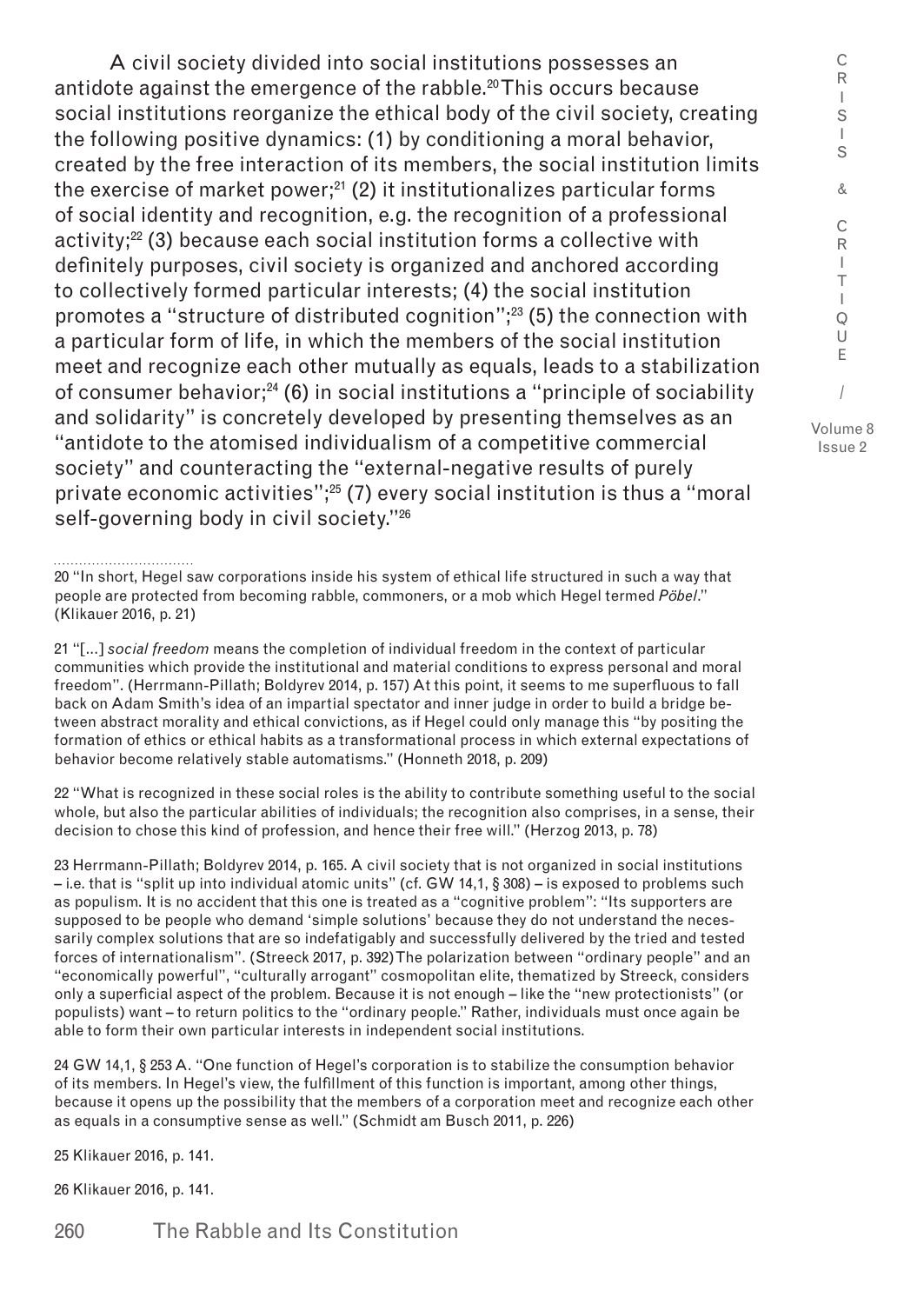Civil society and state are *only* "inwardly united" – i.e. through the political disposition in favor of the constitutional state – *if* "particular welfare is present as a right and is actualized".<sup>27</sup> The autonomy of particular spheres is guaranteed through the political representation: it is only through the separation between the independent development of social interests and the formation of the common political interest that modern states can allow "the principle of subjectivity to attain fulfilment in the *self-sufficient extreme* of personal particularity".<sup>28</sup> Hegel supports a delegation elected in assemblies of social institutions – i.e. not through the universal suffrage. His justification is that civil society elects its deputies "*as what it is*", i.e. as "articulated" into its social institutions.29 The idea of the concrete state is thus presented as a "*whole*, *articulated into its particular circles*."30 The double mediation of the political between social institutions and political representation structures a public sphere through which the rule of law presents itself as an "institutional framework for non-violent public discourse among different groups in society."31

I S I S & C R I T I Q U E / Volume 8 Issue 2

C R

#### **The formation of populist will**

If a state has in the social institutions of civil society the guarantee of the "developed and actualized rationality" "in the realm *of particularity*", its government policy must also be supported on the firm foundation of the rights of particular welfare.<sup>32</sup> The collectively formed particular interests of social institutions, as well as the rights of particularity already realized, make up the starting point both for the debate on the formation of the general political will at the legislative and for the formation of a government policy. The problem arises when civil society is not articulated through social institutions. Both the institutions of sovereignty, which act "upon it from above", and the particular rights of social institutions, "which act upon it from below", prevent the government "from adopting the isolated position of an aristocracy and

27 GW 14,1, § 255.

28 GW 14,1, § 260. This separation is in a sense compatible with current conceptions of democracy: "Democracy also requires a robust cultivation of society as the place where we experience a linked fate across our differences and separateness. Situated conceptually and practically between state and personal life, the social is where citizens of vasty unequal backgrounds and resources are potentially brought together and thought together." (Brown 2019, p. 27)

29 GW 14,1, § 308.

30 GW 14,1, § 308 A.

31 Herrmann-Pillath; Boldyrev 2014, p. 163.

32 GW 14,1, § 265 and § 289.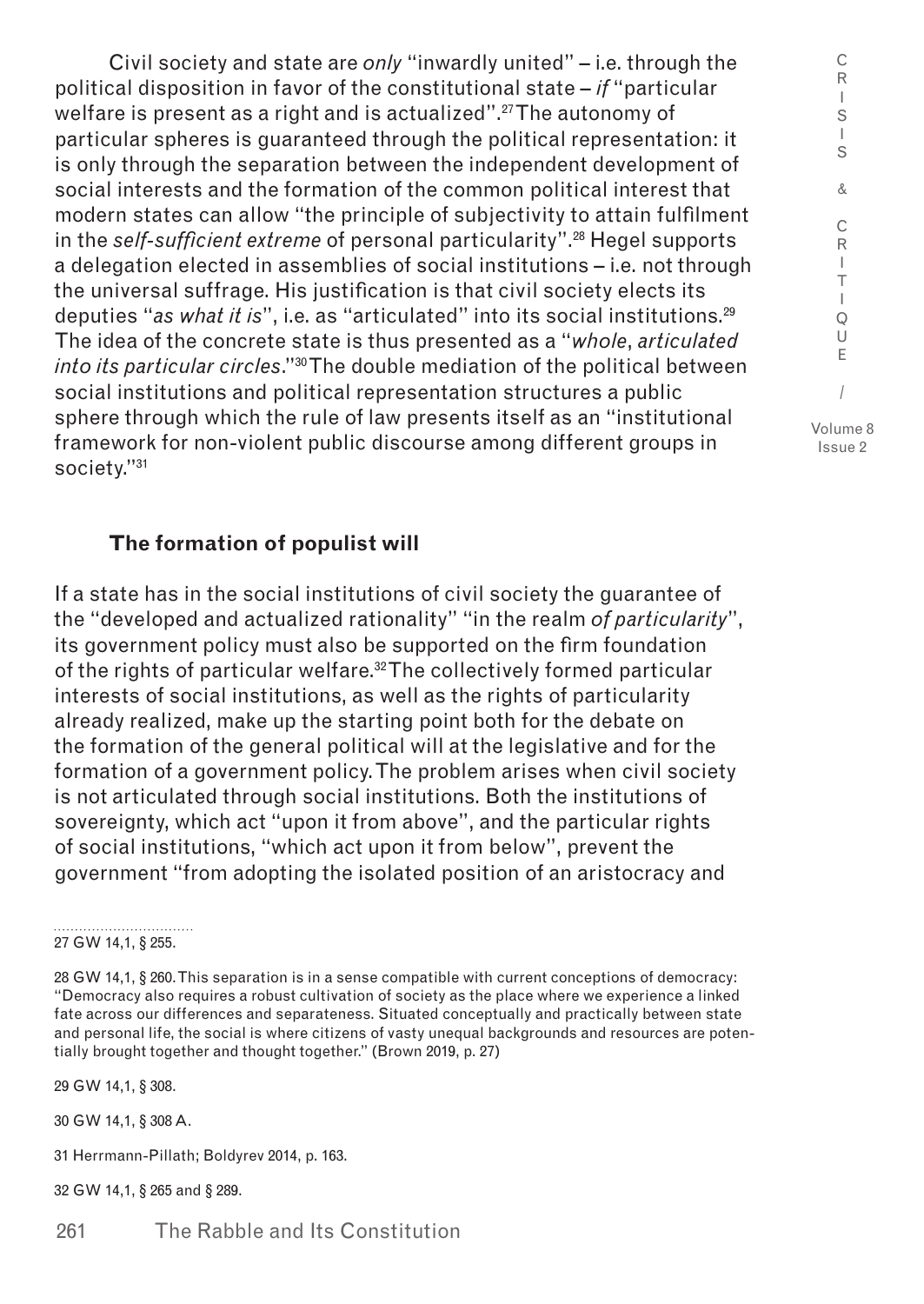from using its education and skill as arbitrary means of domination."<sup>33</sup> Here lies the risk of a technocratic government that turns economic administration into an instrument of domination.<sup>34</sup>Thus, economic interests can receive an immediate political determination and lose their rational content of allowing themselves to be limited into the sphere of private law: "private law imposes itself on all legislation as well as on all governments."35

Hegel was criticized for having given only socioeconomic treatment to the rabble's question.<sup>36</sup> He did this, however, having good reasons for doing so. His idea of ethical state presents the objective conditions for the realization of the modern principle of subjective freedom: a constitution based on the rights of particular freedoms, actualized through the double mediation of the political between social institutions and political representation. The rabble, thus, is no longer the rabble if it is organized in social institutions and able to formulate its own particular interests. A directly political inclusion of the rabble, without this mediation, would mean "to take the negative as a starting-point and to make malevolence and distrust of malevolence the primary factor".37 If for Hegel this "outlook of the rabble" was outside the executive power – since it could only "assume ill will, or less good will, on the part of the government"38 –, it acquires a purely destructive character that turns against the institutions of sovereignty and civil society when it becomes the basis for a government policy. This negative viewpoint can only find itself again in the "abstract determination of membership of the state" – i.e. if the rabble is able "to implant in the organism of the state

#### R I S I S & C R I T I  $\Omega$ U E / Volume 8 Issue 2

C

#### 33 GW 14,1, § 297.

34 "Ordoliberal states cannot embrace citizen participation or democratic power sharing; rather, they are shaped by 'a clear and unassailable expression of political will' grounded in technical expertise." (Brown 2019, p. 81)

35 Dardot; Laval 2016, p. 53. According to Hegel, the reasonable content of the principle of freedom of property consists in limiting itself to the sphere of abstract right: "A new system of civil freedom thus entered the feudal system, a principle that contained reasonable freedom according to its content, indeed freedom that has a limited sense, freedom of property, of skill and of what is produced by it, but in this sphere its content is reasonable. In the other system, the feudal system, dependence is general and accidental, if the content is reasonable and justified. In this system [feudal system – EN], everything became private property, even that which, by its nature, should not be, and which, once it becomes so, is against morality or against the right of the state". (GW 27,1, p. 439)

36 "While I have tried to show that a genuinely economic problem becomes a political one, the philosopher himself [Hegel – EN] does not seem to share this reasoning: The danger of the rabble, of which he warns at length in the section on bourgeois society, is banished by the philosopher." (Schildbach 2018, p. 193)

37 GW 14,1, § 272 A.

38 GW 14,1, § 301 A.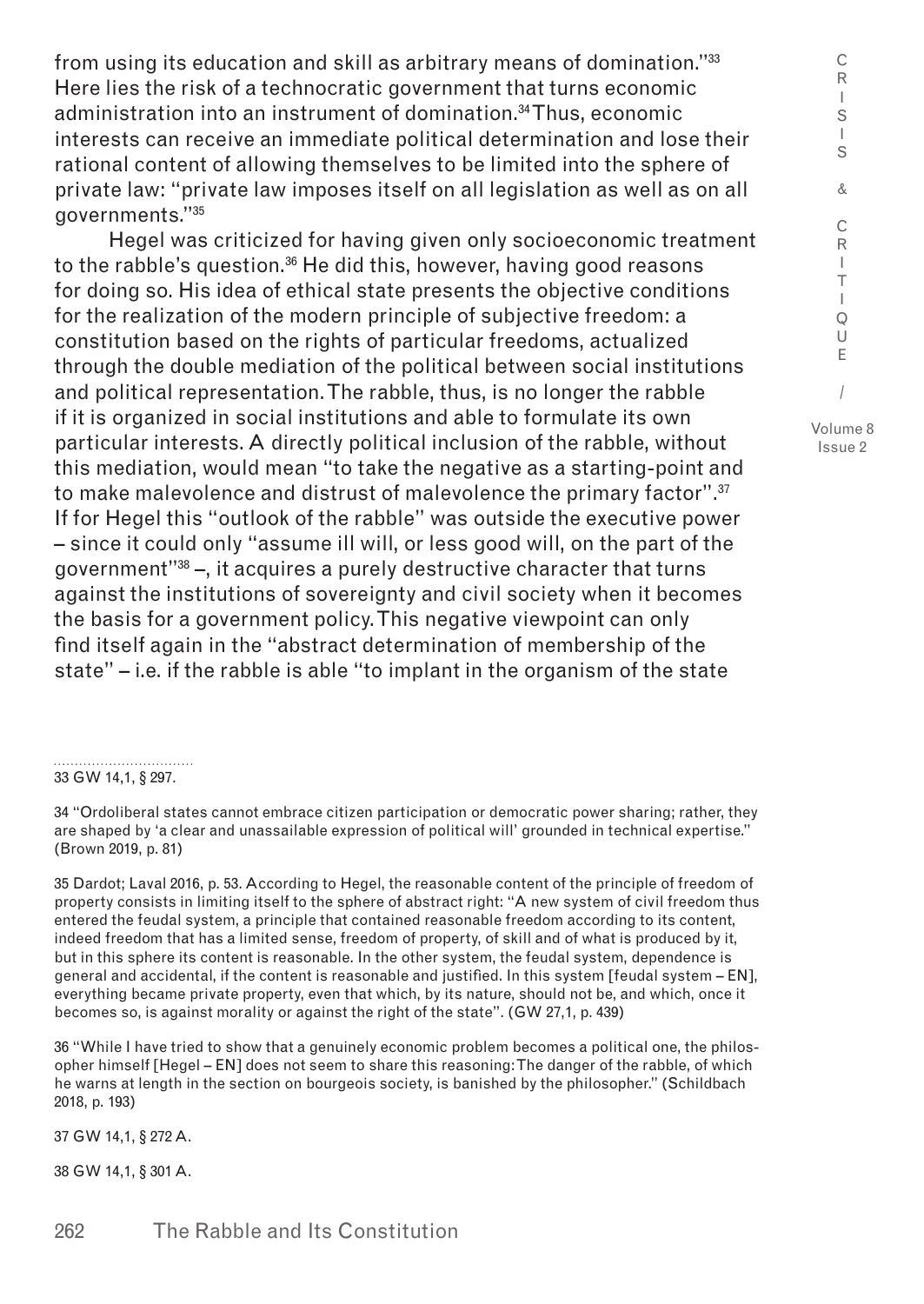a *democratic* element *devoid of rational form*".39 Without the mediation of social and political institutions, the formation of political will is based on criteria that come from the sphere of abstract right.<sup>40</sup> These can be either (1) economic interests (neoliberalism) and family values (neoliberalism and populism) or just (2) individual contingent opinion or the outlook of the rabble (populism).<sup>41</sup> In this new political situation, particular demands must be then reduced to the abstract determination of membership of a national state.42 As a result, social rights can no longer present themselves as the rational result of the legal recognition of demands from social institutions of the dispossessed class. From now on, they receive the abstract determination of a national state: I am a member of a national state; therefore, I have certain social rights.<sup>43</sup> This has an explosive effect on a globalized market economy.

/ Volume 8 Issue 2

C R I S I S & C R I T I  $\Omega$ U E

. . . . . . . . . 39 See GW 14,1, § 308 A. These words might point to a democratic deficit of the Hegelian idea of the state. According to Habermas (1990, p. 199), for example, Hegel disqualifies the public opinion as a guarantor of agreement between the political reason of the public and parliamentary discussion. My interest, however, is not to return to this debate. Rather, I want to reinterpret this passage to suggest that democracies need a civil society that is articulated in independent social institutions. This revised interpretation of Hegel's Philosophy of Right can be critically employed against that *Zeitgeist* in which democratic values are paradoxically used to dismantle democratic institutions: "This is the central paradox, perhaps even the central ruse, of neoliberal governance: the neoliberal revolution takes place in the name of freedom – free markets, free countries, free men – but tears up freedom's grounding in sovereignty for states and subjects alike." (Brown 2015, p. 108)

40 "That is to say, the nature of the situation in an elective monarchy whereby the particular will is made the ultimate source of decisions means that the constitution becomes an electoral contract [*Wahlkapitulation*], i.e. a surrender of the power of the state at the discretion of the particular [*partikularen*] will; as a result, the particular [*besonderen*] powers of the state are turned into private property, the sovereignty of the state is weakened and lost, and the state is dissolved from within and destroyed from without." (GW 14,1, § 281 A.)

41 "[…] because of the de-collectivization of the welfare state and the dismantling of its reserves of solidarity, the individual is increasingly becoming individualized in a negative way." (Nachtwey 2017, p. 324) The de-collectivization of the welfare state makes economic calculation and family values the new sources of political will: Neoliberalism and Neoconservatism "seize upon the necessity of family responsibility as the ideal source of economic security and an effective counterforce to the demoralizing powers of the welfare state." (Cooper 2017, p. 73)

42 According to populist thought, the free differentiation of the particular interests of civil society should be reduced to a chain of equivalences of empty signifiers that remain related to a collective identity: "The construction of a chain of equivalences out of a dispersion of fragmented demands, and their unification around popular positions operating as empty signifiers, is not totalitarian but the very condition for the construction of a collective will […]". (Laclau 2005, p. 166)

43 "Migration becomes a political problem where the welfare state is generous and accessible." (Manow 2019, p. 19) The only way to argue against this current political situation is to insist on the importance of the social sphere: "The social is where we are more than private individuals or families, more than economic producers, consumers, or investors, and more than mere members of the nation." (Brown 2019, p. 27–8) On the reasonable content of the idea of social law, see Nakamura (2018, p. 83–102).